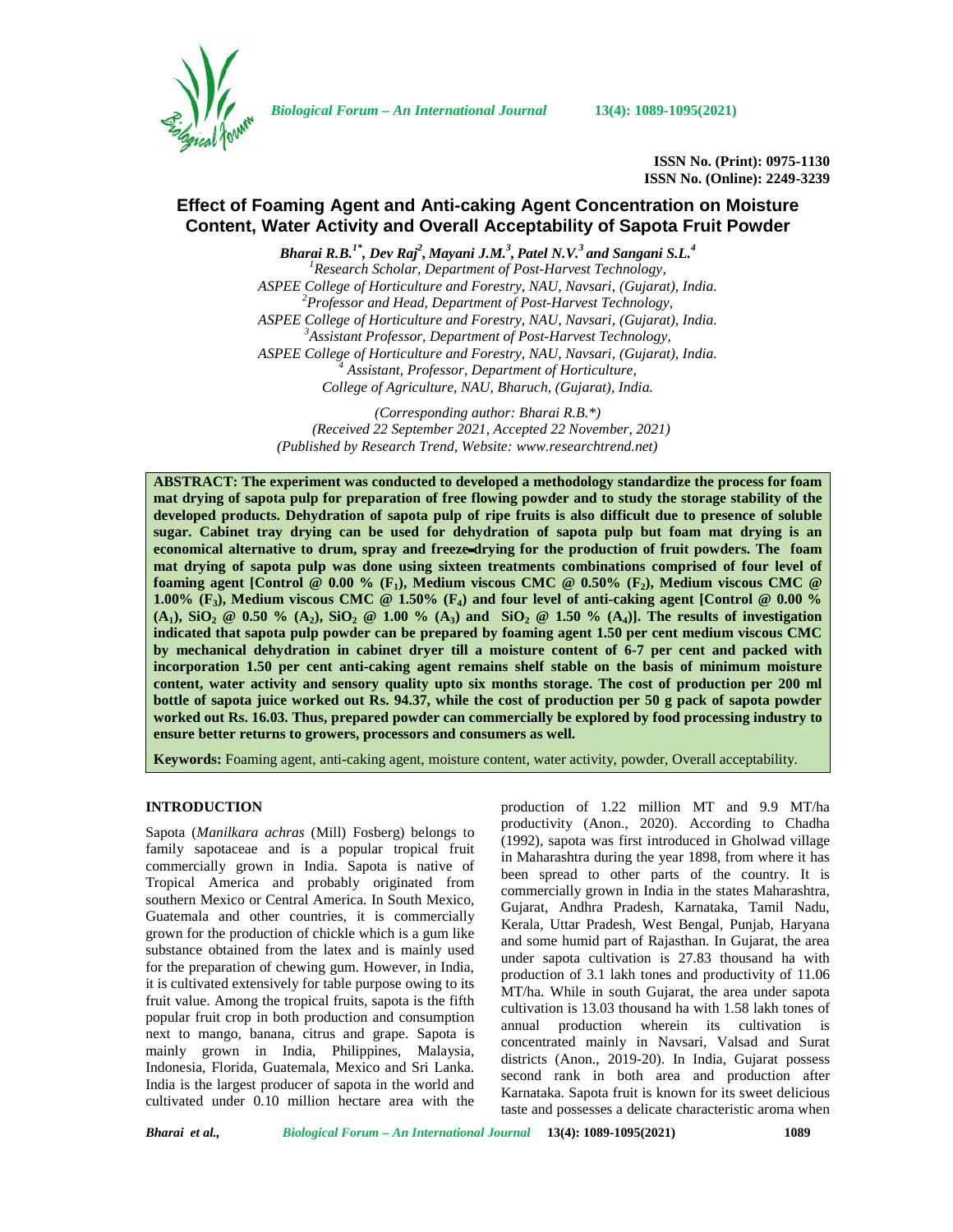fully ripe. The fruit is a good source of digestible sugar (12 to 18 %) and appreciable source of protein, fat, fiber and minerals like calcium, phosphorous and iron (Chadha, 2001). Among the 41 varieties grown all over India, Kalipatti is an outstanding variety of sapota and popularly cultivated in Gujarat due to its excellent taste and aroma, soft and mellow flesh with less number of seeds, high productivity, continuous fruiting throughout the year, very little incidence of insect-pest and diseases and free from physiological disorders which otherwise very common in other major fruits like mango, citrus, etc. It is well known fact that in Gujarat, this crop has played a significant role in socio-economic upliftment of both marginal and big farmers. Being an assured and regularly paying crop, and better marketing facilities provided by co-operative societies; farmers from South Gujarat tend to grow sapota for commercial fruit production.

Dehydration of sapota pulp of ripe fruits is also difficult due to presence of soluble sugar. Cabinet tray drying can be used for dehydration of sapota pulp but foam mat drying is an economical alternative to drum, spray and freeze-drying for the production of fruit powders. In this method, the pulp is whipped to form stable foam, and dehydrated by thermal means. The larger surface area of the foam accelerated the drying process for the rapid moisture removal from the high moisture food. A high-quality fruit powder can be obtained by the proper selection of foaming method, foaming agents, foam stabilizers, time taken for foaming, suitable drying method and temperature (Sangamithra *et al*., 2014)

### **MATERIALS AND METHODS**

Experiment was carried out in Centre of Excellence on Post Harvest Technology, Department of Post Harvest Technology, ASPEE College of Horticulture and Forestry, N.A.U., Navsari. Selected ripe sapota fruits were washed with tap water to remove the adhering dirt and dust particles. After washing, fruits were peeled followed by seed separation and extraction of sapota pulp. The sapota pulp was used to dry in cabinet dryer after foaming with different concentration of foaming agent medium viscous CMC (Factor 1) followed by preparation of sapota powder by grinding. After grinding, anti-caking agent  $SiO<sub>2</sub>$  (Factor 2) viz. medium viscous CMC was added (as per treatment) into sapota powder (Fig. 1).



### **Fig. 1.** Principal steps used for preparation of sapota fruit powder.

#### **RESULTS AND DISCUSSION**

**Moisture.** Perusal of data pertaining to effect of foaming agent on moisture content of foam mat dehydrated sapota pulp powder along with anti-caking agent treatments during six months storage has been presented in Table 1 and Fig. 2.

**Effect of foaming agent:** Data shows that among different foaming agent (CMC) treatments, the mean moisture content of foam mat dehydrated sapota pulp powder (F) varied significantly from 5.31 to 5.58 per cent, with minimum moisture content in sapota pulp dehydrated by using 1.50 per cent medium viscosity  $CMC$  ( $F_4$ ) and maximum moisture in sapota pulp dehydrated without foaming agent  $F_1$  (control). Variation in moisture content might be due to higher drying rate with lesser drying time as compared to control. Similar significant variations due to use of foaming agent on moisture content were also reported by Mishra *et al.,* (2002) for foam mat drying of apple and Rajkumar *et al.,* (2007) for foam mat drying of alphonso mango pulp.

**Effect of anti-caking agents:** It was observed that mean moisture content of sapota powder (A) containing different concentration of anti-caking agents  $(SiO<sub>2</sub>)$ varied from 5.28 to 5.61 per cent, with minimum moisture content in sapota powder containing 1.50 per cent anti-caking agent  $(A_4)$  and maximum moisture content in sapota powder without anti-caking agent (A1). Lee *et al*., (2018) reported that lower moisture content were recorded for soursop powder with anti caking agent. Roustapour *et al*., (2006) reported that lower moisture content in lime fruits powder using 10 % silicon dioxide and 20 % maltodextrin.

**Effect of storage:** Data depicts that storage of dehydrated sapota pulp powder resulted significant increase in mean moisture content (S) from 4.73 to 6.29 per cent during six months. Sharada (2013) also reported gradual increase in moisture content of foam mat dried guava and banana powder during storage. It may be due to absorption of moisture during storage which might be attributed to permeability of the packaging material toward moisture absorption. The similar reason for other processed products had been reported by Raj *et al.,* (2009) for dehydrated onion rings, Vaghasiya (2018) for dehydrated *Aloe vera* jel and Ajela *et al.,* (2008) for dietary powder of mango peel.

**Effect of interactions:** Interaction of foaming agent and anti-caking agent treatment depicted variation in moisture content from 5.10 to 5.69 per cent, with minimum moisture content (5.10 %) in sapota pulp powder prepared using 1.50 per cent foaming agent contain 1.50 per cent anti-caking agent  $(F_4A_4)$  and maximum moisture content (5.69 %) in sapota pulp powder prepared without using foaming agent and anti caking agent  $(F_1A_1)$ . Interaction of foaming agent and storage (FS) depicted significant variation in moisture from 4.66 to 6.55 per cent during six months storage, with minimum increase from 4.66 to 6.12 per cent in sapota pulp powder prepared by using 1.50 per cent medium viscous CMC  $(F_4S_1$  to  $F_4S_3)$  and maximum increase from 4.83 to 6.55 per cent in sapota powder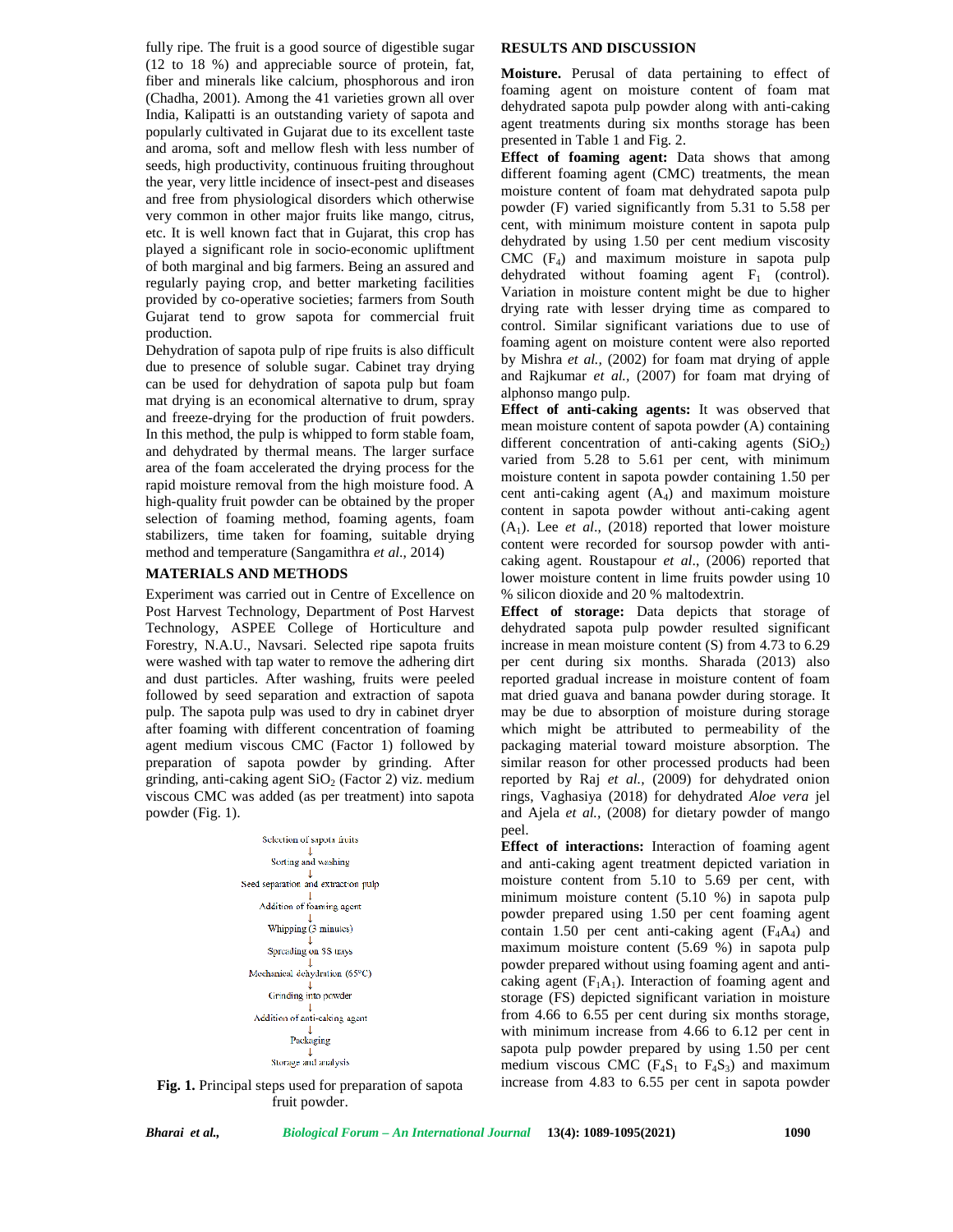prepared by without using medium viscous CMC  $(F_1S_1)$ to  $F_1S_3$ ). Interaction of anti-caking agent and storage (AS) depicted variation in moisture content from 4.65 to 6.59 per cent, with minimum increase in moisture content from 4.65 to 6.06 per cent in sapota pulp powder containing 1.50 per cent anti-caking agent  $(A_4S_1$  to  $A_4S_3$ ) and maximum increase in moisture content from 4.84 to 6.59 per cent in sapota pulp powder without anti-caking agent  $(A_1S_1$  to  $A_1S_3)$ .

**Table 1: Effect of foaming agent and anti-caking agent concentration on moisture content of sapota powder during storage.**

| <b>Storage</b><br>(S)     | <b>Anti-caking agents</b><br>(A) | Moisture content (%) |                  |           |              |              |                       |  |
|---------------------------|----------------------------------|----------------------|------------------|-----------|--------------|--------------|-----------------------|--|
|                           |                                  | Foaming agent (F)    |                  |           |              | Mean         |                       |  |
|                           |                                  | $F_1$ :              | $\mathbf{F}_2$ : | $F_3$ :   | $F_4$ :      | (AS)         | Mean<br>(A)           |  |
|                           |                                  | $0.00 \%$            | 0.50%            | $1.00 \%$ | 1.50%        | (S)          |                       |  |
| $S_1$ :<br><b>Initial</b> | $A_1:_{0.00\%}$                  | 4.89                 | 4.84             | 4.82      | 4.81         | 4.84         | 5.61                  |  |
|                           | $A_2: 0.50%$                     | 4.83                 | 4.75             | 4.73      | 4.72         | 4.76         | 5.47                  |  |
|                           | $A_3:_{1.00\%}$                  | 4.80                 | 4.69             | 4.64      | 4.58         | 4.68         | 5.33                  |  |
|                           | $A_4:_{1.50\%}$                  | 4.78                 | 4.66             | 4.60      | 4.54         | 4.65         | 5.28                  |  |
|                           | Mean (FS)                        | 4.83                 | 4.74             | 4.70      | 4.66         | 4.73         |                       |  |
|                           | $A_1: 0.00\%$                    | 5.46                 | 5.41             | 5.36      | 5.35         | 5.40         |                       |  |
| $S_2$ :                   | $A_2: 0.50%$                     | 5.39                 | 5.28             | 5.26      | 5.23         | 5.29         |                       |  |
| 3 month                   | $A_3:_{1.00\%}$                  | 5.33                 | 5.19             | 5.12      | 5.04         | 5.17         |                       |  |
|                           | $A_4:_{1.50\%}$                  | 5.30                 | 5.15             | 5.06      | 4.98         | 5.12         |                       |  |
|                           | Mean (FS)                        | 5.37                 | 5.26             | 5.20      | 5.15         | 5.24         |                       |  |
|                           | $A_1:$ 0.00%                     | 6.72                 | 6.60             | 6.53      | 6.51         | 6.59         |                       |  |
| $S_3$ :                   | $A_2: 0.50%$                     | 6.55                 | 6.35             | 6.32      | 6.28         | 6.38         |                       |  |
| 6 month                   | $A_3:_{1.00\%}$                  | 6.49                 | 6.18             | 6.03      | 5.90         | 6.15         |                       |  |
|                           | $A_4:_{1.50\%}$                  | 6.43                 | 6.11             | 5.93      | 5.78         | 6.06         |                       |  |
|                           | Mean (FS)                        | 6.55                 | 6.31             | 6.20      | 6.12         | 6.29         |                       |  |
|                           | Mean(F)                          | 5.58                 | 5.43             | 5.37      | 5.31         |              |                       |  |
|                           | $A_1: 0.00\%$                    | 5.69                 | 5.62             | 5.57      | 5.56         |              |                       |  |
|                           | $A_2: 0.50%$                     | 5.59                 | 5.46             | 5.44      | 5.41         |              |                       |  |
| $F \times A$              | $A_3:_{1.00\%}$                  | 5.54                 | 5.35             | 5.26      | 5.17         |              |                       |  |
|                           | $A_4:_{1.50\%}$                  | 5.50                 | 5.31             | 5.20      | 5.10         |              |                       |  |
| S.Em.±                    | F                                | A                    | $F \times A$     | S         | $F \times S$ | $A \times S$ | $F \times A \times S$ |  |
|                           | 0.037                            | 0.037                | 0.075            | 0.033     | 0.067        | 0.067        | 0.135                 |  |
| $CD_{0.05}$               | 0.108                            | 0.108                | <b>NS</b>        | 0.095     | <b>NS</b>    | <b>NS</b>    | <b>NS</b>             |  |
| CV <sub>0</sub>           | 4.18                             |                      |                  | 4.33      |              |              |                       |  |



**Fig. 2.** Effect of foaming agent and anti-caking agent concentration on moisture content of sapota powder during storage.

Further, interaction of foaming agent, anti-caking agent and storage depicted variation in moisture content in sapota pulp powder during six month storage, with minimum increase in moisture content from 4.54 to 5.78 per cent in sapota pulp powder prepared using 1.50 per cent foaming agent contain 1.50 per cent anti caking agent ( $F_4A_4S_1$  to  $F_4A_4S_3$ ) and maximum increase in moisture content 4.89 to 6.72 per cent in sapota pulp powder prepared without using foaming agent and anti caking agent  $(F_1A_1S_1$  to  $F_1A_1S_3)$ . However, the all interactions were found to have non-significant effect.

The increase in moisture content during storage it may be due to absorption of moisture during storage which might be attributed to permeability of the packaging material toward moisture absorption. The similar reason for other processed products had been reported by Raj *et al.,* (2009) for dehydrated onion rings, Vaghasiya (2018) for dehydrated *Aloe vera* jel and Ajela *et al.,* (2008) for dietary powder of mango peel. Sharada (2013) also reported gradual increase in moisture content of foam mat dried guava and banana powder during storage.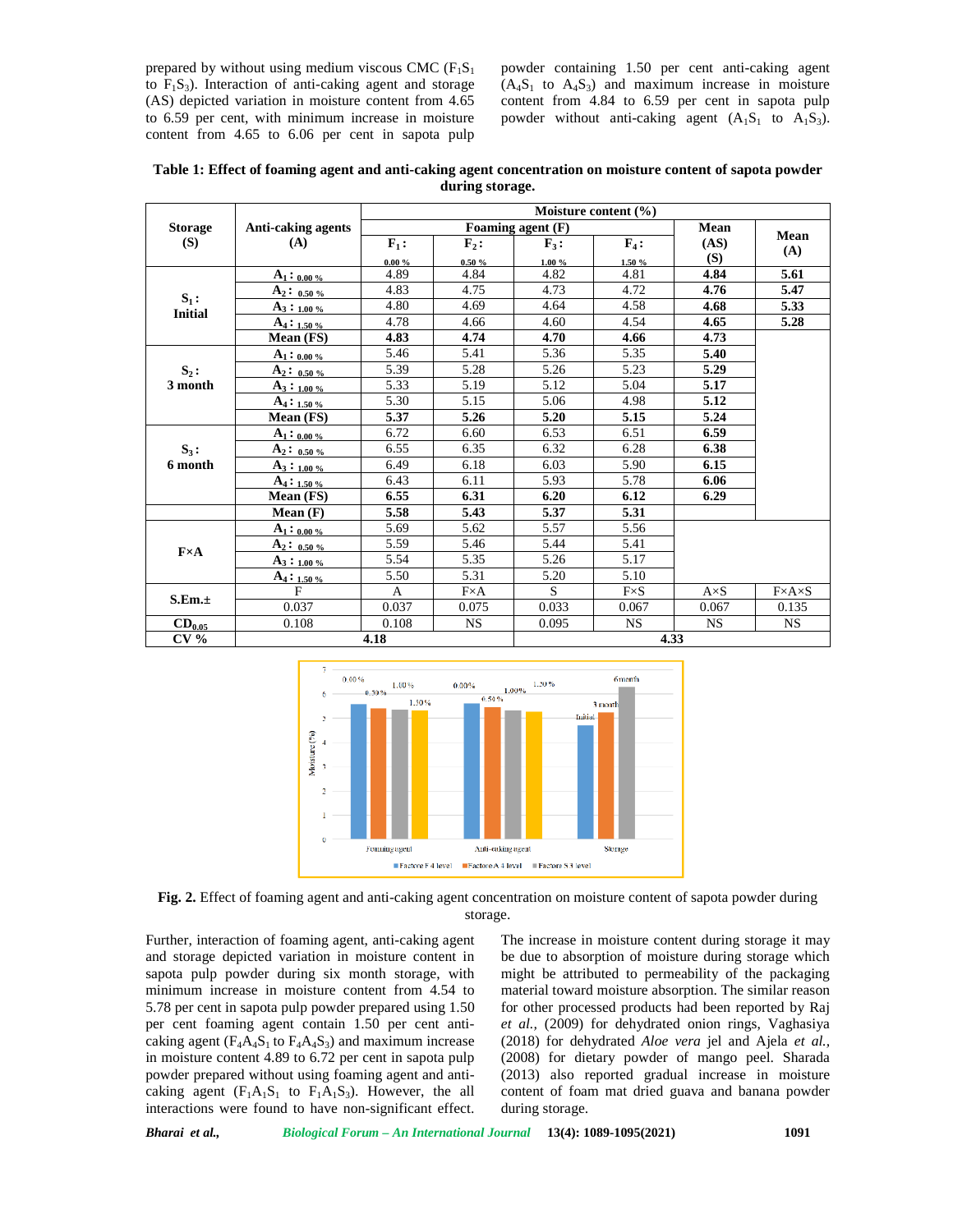**Water activity.** Perusal of data pertaining to effect of foaming agent on water activity of foam mat dehydrated sapota pulp powder along with anti-caking agent treatment during six months storage has been presented in Table 2 and Fig. 3.

**Effect of foaming agent:** Data shows that among different foaming agent (CMC) treatments, the mean water activity of foam mat dehydrated sapota pulp powder (F) varied significantly from 0.590 and 0.605, with minimum water activity in sapota pulp powder prepared by using 1.50 per cent medium viscous CMC (F4) and maximum water activity in sapota pulp powder dehydrated without using foaming agent  $(F_1)$ . It may be due to absorption of moisture during storage which might be attributed to permeability of the packaging material toward moisture absorption. The similar reason for other processed products had been reported by Raj *et al*. (2009) for dehydrated onion rings. Ramachandra and Rao (2011) also reported gradual increase in water activity of dehumidified air dried Aloe vera gel powder during accelerated storage.

| Table 2: Effect of foaming agent and anti-caking agent concentration on water activity of sapota powder |
|---------------------------------------------------------------------------------------------------------|
| during storage.                                                                                         |

|                       | Anti-caking agents<br>(A) | Water activity $(a_w)$ |                               |                           |                            |             |                       |  |
|-----------------------|---------------------------|------------------------|-------------------------------|---------------------------|----------------------------|-------------|-----------------------|--|
| <b>Storage</b><br>(S) |                           | Foaming agent (F)      |                               |                           |                            | Mean        |                       |  |
|                       |                           | $F_1$ :                | $\mathbf{F}_2$ :<br>$0.50 \%$ | $\mathbf{F}_3$ :<br>1.00% | $\mathbf{F}_4$ :<br>1.50 % | (AS)<br>(S) | Mean<br>(A)           |  |
|                       |                           | $0.00 \%$              |                               |                           |                            |             |                       |  |
|                       | $A_1:_{0.00\%}$           | 0.520                  | 0.516                         | 0.515                     | 0.514                      | 0.516       | 0.607                 |  |
|                       | $A_2: 0.50%$              | 0.515                  | 0.509                         | 0.507                     | 0.506                      | 0.509       | 0.599                 |  |
| $S_1$ :               | $A_3:_{1.00\%}$           | 0.512                  | 0.503                         | 0.498                     | 0.493                      | 0.502       | 0.591                 |  |
| <b>Initial</b>        | $A_4:_{1.50\%}$           | 0.510                  | 0.500                         | 0.495                     | 0.490                      | 0.499       | 0.588                 |  |
|                       | Mean (FS)                 | 0.515                  | 0.507                         | 0.504                     | 0.501                      | 0.507       |                       |  |
|                       | $A_1: 0.00\%$             | 0.631                  | 0.627                         | 0.625                     | 0.624                      | 0.627       |                       |  |
| $S_2$ :               | $A_2: 0.50%$              | 0.626                  | 0.619                         | 0.617                     | 0.616                      | 0.620       |                       |  |
| 3 Month               | $A_3:_{1.00\%}$           | 0.622                  | 0.613                         | 0.608                     | 0.603                      | 0.611       |                       |  |
|                       | $A_4:_{1.50\%}$           | 0.620                  | 0.610                         | 0.604                     | 0.598                      | 0.608       |                       |  |
|                       | Mean (FS)                 | 0.625                  | 0.617                         | 0.614                     | 0.610                      | 0.616       |                       |  |
|                       | $A_1:_{0.00\%}$           | 0.681                  | 0.677                         | 0.675                     | 0.674                      | 0.677       |                       |  |
| $S_3$ :               | $A_2: 0.50%$              | 0.676                  | 0.669                         | 0.667                     | 0.666                      | 0.670       |                       |  |
| 6 Month               | $A_3:_{1.00\%}$           | 0.672                  | 0.662                         | 0.658                     | 0.652                      | 0.661       |                       |  |
|                       | $A_4:_{1.50\%}$           | 0.671                  | 0.660                         | 0.654                     | 0.648                      | 0.658       |                       |  |
|                       | Mean (FS)                 | 0.675                  | 0.667                         | 0.664                     | 0.660                      | 0.666       |                       |  |
|                       | Mean(F)                   | 0.605                  | 0.597                         | 0.594                     | 0.590                      |             |                       |  |
| $F \times A$          | $A_1:_{0.00\%}$           | 0.611                  | 0.607                         | 0.605                     | 0.604                      |             |                       |  |
|                       | $A_2: 0.50%$              | 0.606                  | 0.599                         | 0.597                     | 0.596                      |             |                       |  |
|                       | $A_3:_{1.00\%}$           | 0.602                  | 0.593                         | 0.588                     | 0.583                      |             |                       |  |
|                       | $A_4:_{1.50\%}$           | 0.600                  | 0.590                         | 0.584                     | 0.579                      |             |                       |  |
| S.Em.±                | F                         | A                      | $F \times A$                  | S                         | $F \times S$               | $A\times S$ | $F \times A \times S$ |  |
|                       | 0.0035                    | 0.0035                 | 0.0070                        | 0.0031                    | 0.0062                     | 0.0062      | 0.0125                |  |
| $CD_{0.05}$           | <b>NS</b>                 | <b>NS</b>              | <b>NS</b>                     | 0.0088                    | <b>NS</b>                  | <b>NS</b>   | <b>NS</b>             |  |
| CV <sub>0</sub>       | 3.51                      |                        |                               | 3.63                      |                            |             |                       |  |



**Fig. 3.** Effect of foaming agent and anti-caking agent concentration on water activity of sapota powder during storage.

**Effect of anti-caking agent:** It was observes that mean water activity of sapota powder (A) containing different concentration of anti-caking agents  $(SiO<sub>2</sub>)$  varied significantly from 0.588 to 0.607, with minimum water

activity in sapota powder containing 1.50 per cent anti caking agent  $(A_4)$  and maximum water activity in sapota powder without anti-caking agent  $(A_1)$ . It may be due to absorption of moisture during storage which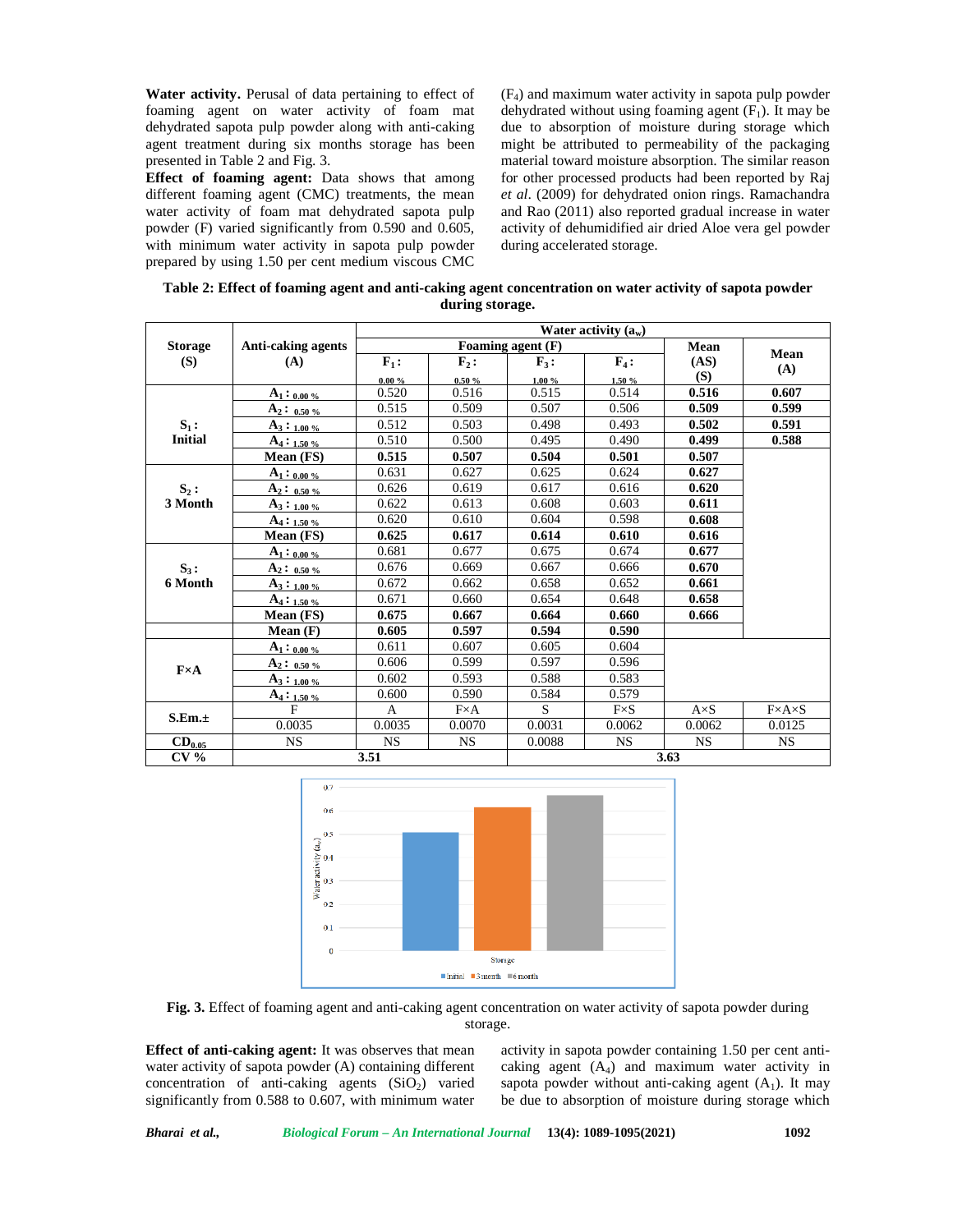might be attributed to permeability of the packaging material toward moisture absorption. Lee *et al*., (2018) reported that lower water activity were recorded for soursop powder with anti-caking agent.

**Effect of storage:** Data depicts that storage of dehydrated sapota pulp powder resulted significant increase in mean water activity (S) from 0.507 to 0.666 during six months. It may be due to absorption of moisture during storage which might be attributed to permeability of the packaging material toward moisture absorption. The similar reason for other processed products had been reported by Raj *et al.,* (2009) for dehydrated onion rings, Vaghasiya (2018) for dehydrated *Aloe vera* jel and Ajela *et al.,* (2008) for dietary powder of mango peel.

**Effect of interactions:** Interaction of foaming agent and anti-caking agent treatment depicted variation in water activity from 0.579 to 0.611, with minimum water activity (0.579) in sapota pulp powder prepared using 1.50 per cent foaming agent contain 1.50 per cent anti-caking agent  $(F_4A_4)$  and maximum water activity (0.611) in sapota pulp powder prepared without using foaming agent and anti-caking agent  $(F_1A_1)$ . Interaction of foaming agent and storage (FS) depicted significant variation in water activity from 0.501 to 0.675 during six months storage, with minimum increase from 0.501 to 0.660 in sapota pulp powder prepared by using 1.50 per cent medium viscous CMC  $(F_4S_1$  to  $F_4S_3)$  and maximum increase from 0.515 to 0.675 in sapota powder prepared by without using medium viscous CMC ( $F_1S_1$  to  $F_1S_3$ ). Interaction of anti- caking agent and storage (AS) depicted variation in water activity from 0.499 to 0.677, with minimum increase in water activity from 0.499 to 0.658 in sapota pulp powder containing 1.50 per cent anti-caking agent  $(A_4S_1$  to  $A_4S_3$ ) and maximum increase in water activity from 0.516 to 0.677 in sapota pulp powder without anti caking agent  $(A_1S_1$  to  $A_1S_3$ ). Further, interaction of foaming agent, anti-caking agent and storage depicted variation in water activity in sapota pulp powder during six month storage, with minimum increase in water activity from 0.490 to 0.648 ( $F_4A_4S_1$  to  $F_4A_4S_3$ ) in sapota pulp powder prepared using 1.50 per cent foaming agent contain 1.50 per cent anti-caking agent and maximum increase in water activity 0.520 to 0.681 in sapota pulp powder prepared without using foaming agent and anti-caking agent  $(F_1A_1S_1$  to  $F_1A_1S_3)$ . However, the all interactions were found to have non significant effect. The increase in water activity during storage it may be due to absorption of moisture during storage which might be attributed to permeability of the packaging material toward moisture absorption. The similar reason for other processed products had been reported by Raj *et al.,* (2009) for dehydrated onion rings, Vaghasiya (2018) for dehydrated *Aloe vera* jel and Ajela *et al.,* (2008) for dietary powder of mango peel. Sharada, (2013) also reported gradual increase in moisture content of foam mat dried guava and banana powder during storage.

**Overall acceptability.** Perusal of data pertaining to effect of foaming agent on overall acceptability score of foam mat dehydrated sapota pulp powder along with

anti-caking agent treatments during six months storage has been presented in Table 3 and Fig. 4.

**Effect of foaming agent:** Data shows that foaming agent (CMC) treatments, the mean overall acceptability score of foam mat dehydrated sapota pulp powder (F) varied non-significantly from 7.16 to 7.23, with maximum overall acceptability score in sapota pulp dehydrated by using 1.50 per cent medium viscous  $CMC$  ( $F_8$ ) and minimum overall acceptability score in sapota pulp dehydrated without foaming agent  $(F_1)$ . Similar observation were made by Kandasamy *et al*. (2012) found non-significant effect for various treatments of foam mat drying on overall acceptability. **Effect of anti-caking agent:** It was observed that mean overall acceptability score of sapota powder (A) containing different concentration of anti-caking agents  $(SiO<sub>2</sub>)$  varied from 7.14 to 7.24, with maximum overall acceptability score in sapota powder containing 1.00 per cent anti-caking agent  $(A_3)$  and minimum overall acceptability score in sapota powder without anti caking agent  $(A_1)$ . Similar observation were made by Kandasamy *et al*., (2012) found non-significant effect for various treatments of foam mat drying on overall acceptability.

**Effect of storage:** Data depicted that storage of dehydrated sapota pulp powder resulted significant decrease in mean overall acceptability score (S) from 7.45 to 6.91 during six months. The decrease in overall acceptability score might be attributed to increase in moisture content, water activity and NEB in dehydrated sapota powder during storage. Similar observation were made by Kandasamy *et al*., (2012) found non significant effect for various treatments of foam mat drying on overall acceptability.

**Effect of interactions:** Interaction of foaming agent and anti-caking agent treatment depicted variation in overall acceptability score from 7.11 to 7.27, with minimum overall acceptability score (7.11) in sapota pulp powder prepared without foaming agent and anti caking agent  $(F_1A_1)$  And maximum overall acceptability score (7.27) in sapota pulp powder prepared using 1.50 per cent foaming agent contain 1.00 per cent anti-caking agent  $(F_4A_3)$ . The interaction of foaming agent treatment and storage (FS) depicted variation in overall acceptability score from 6.88 to 7.49 during six months storage, with minimum decrease in overall acceptability from 7.49 to 6.94 in sapota powder prepared by using 1.50 per cent medium viscous CMC ( $F_4S_1$  to  $F_4S_3$ ) and maximum decrease in overall acceptability from 7.40 to 6.88 in sapota powder prepared by without using CMC  $(F_1S_1$  to  $F_1S_3)$ . Interaction of anti-caking agent and storage (AS) depicted variation in overall acceptability score from 7.50 to 6.86 during six month storage, with maximum decrease in overall acceptability score from 7.38 to 6.86 in sapota powder without using anti-caking agent and minimum decrease in overall acceptability score from 7.50 to 6.95 in sapota powder containing 1.00 per cent anti-caking agent. Further, interaction of foaming agent, anti-caking agent and storage depicted variation in overall acceptability score in sapota pulp powder during six month of storage, with minimum decrease in overall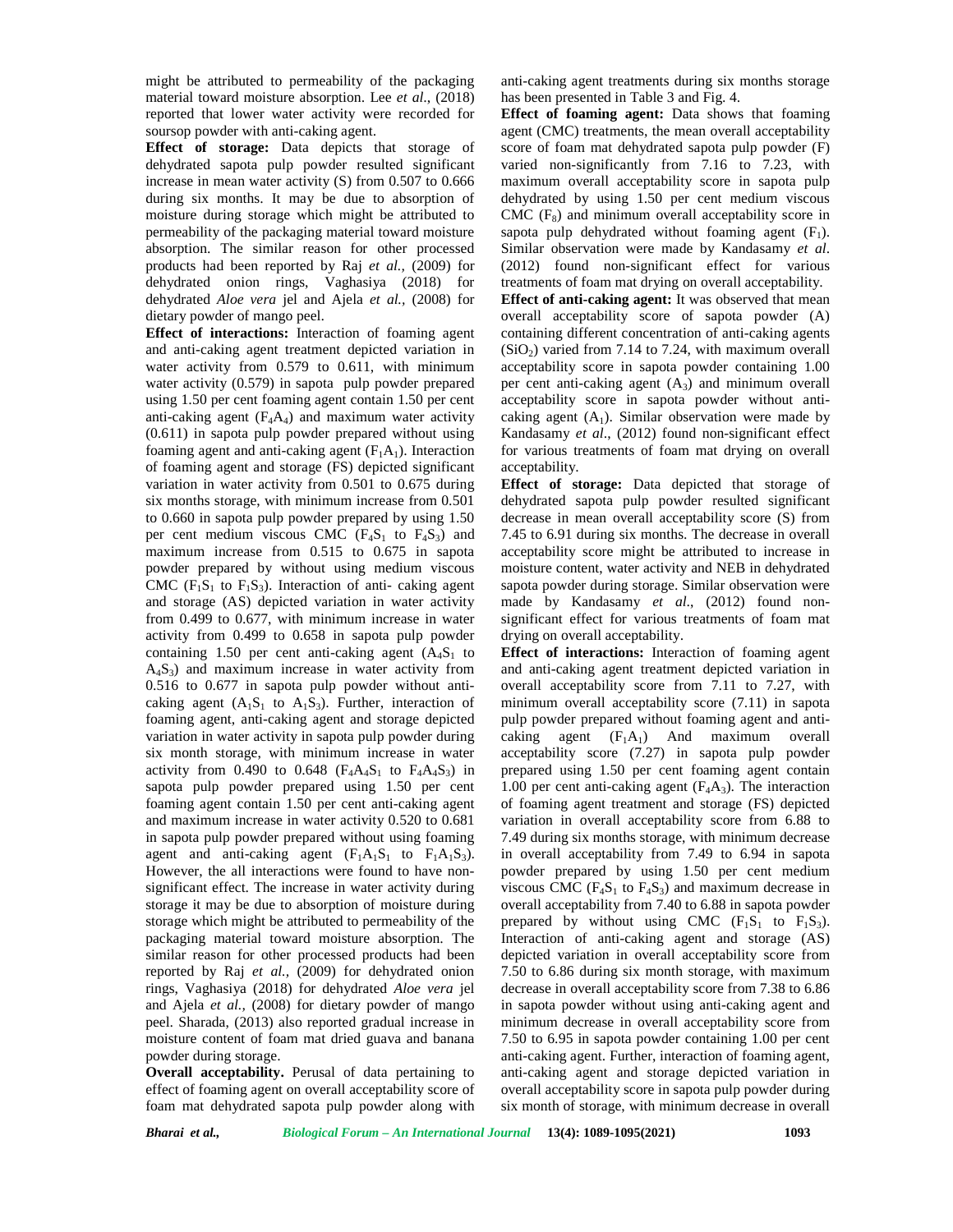acceptability score from 7.54 to 6.97 ( $F_4A_3S_1$  to  $F_4A_3S_3$ ) in sapota powder prepared using 1.50 per cent foaming agent contain 1.00 per cent anti-caking agent and maximum decrease in overall acceptability score from 7.34 to 6.84 ( $F_1A_1S_1$  to  $F_1A_1S_3$ ) in sapota powder without using foaming agent and anti-caking agent. However, the all interactions were found to have non significant effect.

| Table 3: Effect of foaming agent and anti-caking agent concentration on sensory overall acceptability of |  |  |  |  |  |  |
|----------------------------------------------------------------------------------------------------------|--|--|--|--|--|--|
| sapota powder during storage.                                                                            |  |  |  |  |  |  |

| <b>Storage</b><br>(S)     | <b>Anti-caking agents</b><br>(A) | <b>Overall acceptability (9-point Hedonic scale)</b> |                  |                  |             |             |                       |  |
|---------------------------|----------------------------------|------------------------------------------------------|------------------|------------------|-------------|-------------|-----------------------|--|
|                           |                                  | Foaming agent $(F)$                                  |                  |                  |             | Mean        |                       |  |
|                           |                                  | $F_1$ :                                              | $\mathbf{F}_2$ : | $\mathbf{F}_3$ : | $F_4$ :     | (AS)<br>(S) | Mean                  |  |
|                           |                                  | $0.00 \%$                                            | $0.50 \%$        | $1.00 \%$        | 1.50%       |             | (A)                   |  |
| $S_1$ :<br><b>Initial</b> | $A_1:_{0.00\%}$                  | 7.34                                                 | 7.37             | 7.40             | 7.41        | 7.38        | 7.14                  |  |
|                           | $A_2: 0.50%$                     | 7.37                                                 | 7.46             | 7.47             | 7.48        | 7.44        | 7.20                  |  |
|                           | $A_3:_{1.00\%}$                  | 7.45                                                 | 7.50             | 7.51             | 7.54        | 7.50        | 7.24                  |  |
|                           | $A_4:_{1.50\%}$                  | 7.43                                                 | 7.49             | 7.50             | 7.52        | 7.49        | 7.23                  |  |
|                           | Mean (FS)                        | 7.40                                                 | 7.45             | 7.47             | 7.49        | 7.45        |                       |  |
|                           | $A_1: 0.00\%$                    | 7.15                                                 | 7.18             | 7.20             | 7.21        | 7.18        |                       |  |
| $S_2$ :                   | $A_2: 0.50%$                     | 7.18                                                 | 7.25             | 7.25             | 7.26        | 7.23        |                       |  |
| 3 month                   | $A_3:_{1.00\%}$                  | 7.24                                                 | 7.27             | 7.28             | 7.30        | 7.27        |                       |  |
|                           | $A_4:_{1.50\%}$                  | 7.22                                                 | 7.27             | 7.28             | 7.29        | 7.26        |                       |  |
|                           | Mean (FS)                        | 7.20                                                 | 7.24             | 7.25             | 7.26        | 7.24        |                       |  |
| $S_3$ :<br>6 month        | $A_1:$ 0.00 %                    | 6.84                                                 | 6.86             | 6.87             | 6.89        | 6.86        |                       |  |
|                           | $A_2: 0.50%$                     | 6.86                                                 | 6.92             | 6.92             | 6.93        | 6.91        |                       |  |
|                           | $A_3:_{1.00\%}$                  | 6.91                                                 | 6.95             | 6.95             | 6.97        | 6.95        |                       |  |
|                           | $A_4:_{1.50\%}$                  | 6.90                                                 | 6.94             | 6.95             | 6.96        | 6.94        |                       |  |
|                           | Mean (FS)                        | 6.88                                                 | 6.92             | 6.93             | 6.94        | 6.91        |                       |  |
|                           | Mean(F)                          | 7.16                                                 | 7.20             | 7.22             | 7.23        |             |                       |  |
| $F \times A$              | $A_1: 0.00\%$                    | 7.11                                                 | 7.13             | 7.16             | 7.17        |             |                       |  |
|                           | $A_2: 0.50%$                     | 7.14                                                 | 7.21             | 7.21             | 7.22        |             |                       |  |
|                           | $A_3:_{1.00\%}$                  | 7.20                                                 | 7.24             | 7.25             | 7.27        |             |                       |  |
|                           | $A_4:_{1.50\%}$                  | 7.18                                                 | 7.24             | 7.24             | 7.26        |             |                       |  |
| S.Em.±                    | F                                | A                                                    | $F \times A$     | S                | $F\times S$ | $A\times S$ | $F \times A \times S$ |  |
|                           | 0.023                            | 0.023                                                | 0.046            | 0.022            | 0.044       | 0.044       | 0.089                 |  |
| $CD_{0.05}$               | <b>NS</b>                        | <b>NS</b>                                            | <b>NS</b>        | 0.063            | <b>NS</b>   | <b>NS</b>   | <b>NS</b>             |  |
| CV <sub>0</sub>           |                                  | 1.95                                                 |                  |                  | 2.15        |             |                       |  |



**Fig. 4.** Effect of foaming agent and anti-caking agent concentration on sensory overall acceptability of sapota powder during storage.

# **CONCLUSION**

The findings summarized above indicate that during six month storage, sapota powder dehydrated by using 1.50 per cent medium viscous CMC  $(F_4)$  for foam mat dehydration and packed with incorporation of 1.50 per cent anti-caking agent  $(A<sub>4</sub>)$  observed to have minimum increase in moisture content and water activity upto six months storage. The sapota pulp powder dehydrated by using 1.50 per cent medium viscous CMC  $(F_4)$  for foam mat dehydration and packed with incorporation 1.50 per cent anti-caking agent found superior based on stability of sensory quality during six months storage. The sapota pulp powder prepared by using 1.50 per cent medium viscous CMC followed by mechanical dehydration in cabinet dryer till a moisture content of 6- 7 per cent incorporated with 1.50 per cent anti-caking agent  $(F_4A_4)$  remained shelf stable on the basis of sensory quality upto six months in polypropylene bag of 400 gauge.